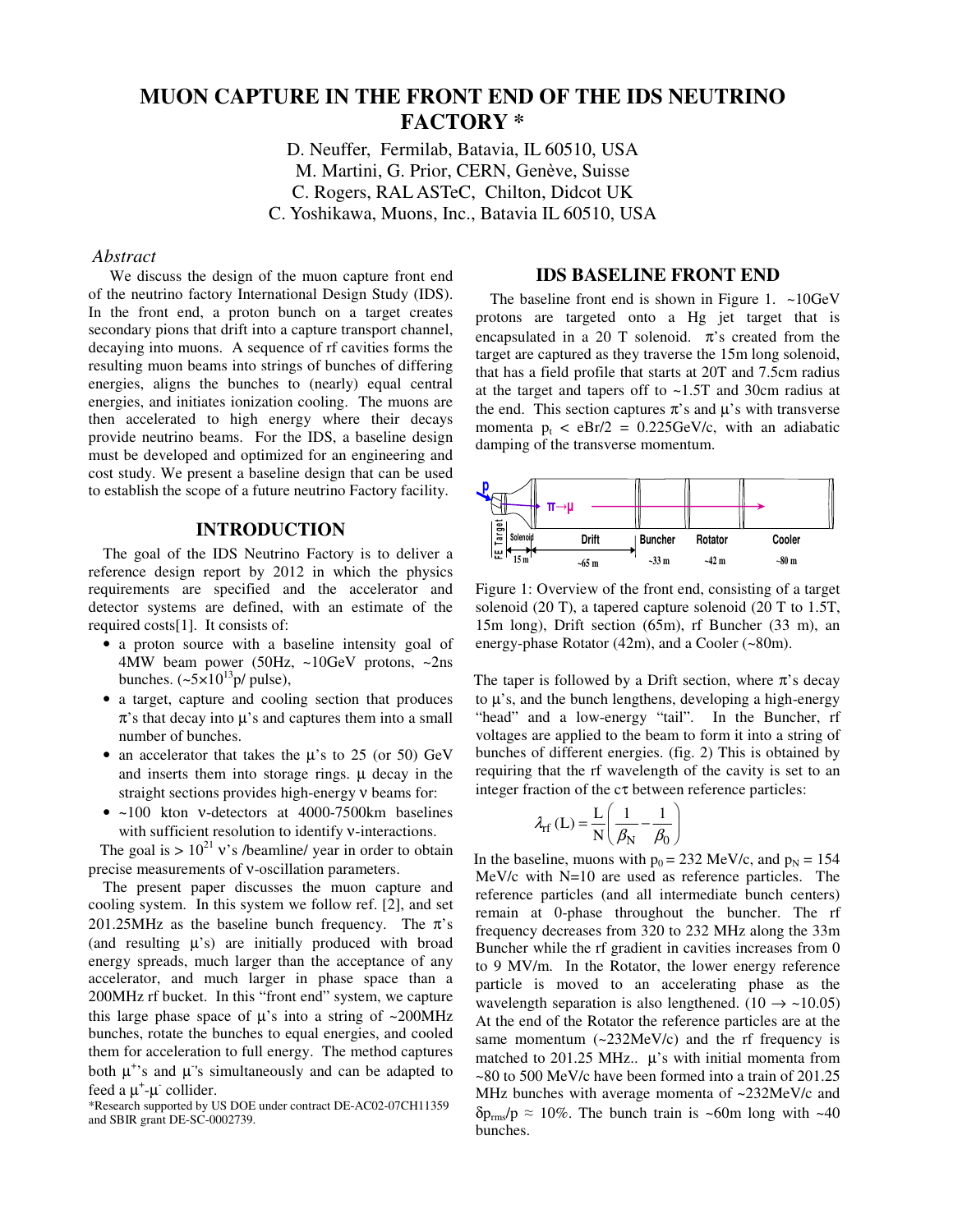

Figure 2: Baseline Layout of RF + magnets in Buncher and Rotator. The rf is in 0.5m cavities with 0.25 drifts, with a 1.5T focusing solenoid field throughout.

The  $\mu$ 's are matched into a cooling section (fig. 3) which consists of rf cavities, LiH absorbers for cooling and alternating solenoids (AS) for focusing. (B oscillates from 2.7 to -2.7T with a 1.5 m period.). The cooling doubles the number of accepted  $\mu$ 's while reducing the rms transverse emittances by a factor of 3. After ~75m of cooling, we find that the system accepts  $\sim 0.1 \mu^{+}$ / 10 GeV proton within reference acceptances of  $\epsilon_{LN}$  <0.2m,  $\epsilon_{LN}$  <.3cm, which are the acceptances of the downstream acceleration and storage rings. As a bonus, the method simultaneously produces bunch trains of both signs ( $\mu^+$  and  $\mu^-$ ) at equal intensities.

The baseline presented here is a variation of the front end presented in ref. [1] and is  $\sim$ 25% shorter with somewhat smaller magnetic fields and rf gradients. The changes are designed to reduce cost and the risks of large rf gradient requirements.



Figure 3: Baseline cooling channel cell layout, with LiH absorbers, rf cavities and focusing coils.

#### **IMPLEMENTATION FOR THE IDS**

For the IDS, the method must be evaluated for practicality and cost. The initial concept had a continuous variation of frequency from cell to cell; an implementation with  $\sim$ 13 separate frequencies in the buncher and  $\sim$ 15 in the rotator is used for a practical implementation. These rf cavities will be grouped into units with matched power supplies, and the configurations will be evaluated.

In a first approximation, the rf cavities are copper pillbox shapes (at 200 MHz,  $a=0.57m$ ,  $Q=58000$ ) and are similar to the 200 MHz rf cavities (rounded Cu cylinders with Be windows) built for MICE.[3] From the MICE rf specifications, scaled by the pillbox cavity model, we can

estimate the rf requirements of the IDS, and these are summarized in Table 1.

Table 1: Baseline rf requirements

| <b>Region</b>   | <b>Number</b><br>of rf<br>cavities | rf<br>frequencies                         | rf gradients, peak<br>power                        |
|-----------------|------------------------------------|-------------------------------------------|----------------------------------------------------|
| <b>Buncher</b>  | 37                                 | 320 to 231.6<br>MHz.<br>13<br>frequencies | $0-7.5$ MV/m.<br>$0.5$ to $3.5MW$ per<br>frequency |
| Rotator         | 56                                 | 230 to 202.3<br>MHz, 15 freq.             | 12 MV/m.<br>$\sim$ 2.5MW/cavity                    |
| Cooler<br>(75m) | 100                                | 201.25 MHz                                | $15MV/m$ ,<br>$\sim$ 4MW / cavity                  |

The front end will also require significant magnet costs, initially determined from combining the 20 to 1.5 T solenoid  $r=7.5cm$  to  $r=30cm$ ) with a  $\sim 150m$  long 1.5 T solenoid and 75m of AS coils (100 coils) for the cooling. This component count, with civil construction, will be used to set an initial cost baseline for the IDS.

Performance estimates and optimizations are being obtained using ICOOL,[4] G4Beamline,[5] and G4MICE[6] particle tracking simulations and the results are consistent. Fig. 4 shows results of a simulation of  $\mu$ capture from  $\pi$ 's produced by 10000 8-GeVp on target.  $\sim 0.09\mu/p$  are within the IDS acceptance. Fig. 5 displays the longitudinal phase space through the system.



Figure 4: Captured  $\mu$ 's in the system.  $\mu$ 's are captured in a ~60m long train of  $\lambda$ =1.5m bunches. At z= 160m ~0.04  $\mu$ /p are captured in the acceptance. At end of cooling~ 0.09  $\mu$ /p have been cooled to within the acceptance.  $\varepsilon_{\text{t}}$  rms is cooled from ~0.017 to 0.006m (ICOOL result.)

## **RF GRADIENT LIMITATIONS**

The  $\mu$  capture concept requires using relatively high gradient rf fields interleaved with relatively strong solenoidal magnetic fields. In the Buncher, rf gradients of ~7MV/m at ~200MHz within 1.5T solenoids are needed. The Rotator uses 12MV/m gradients within 1.5T, and the Cooler uses ~15MV/m within AS fields. Recent experiments appear to show that maximum rf gradients are reduced in magnetic fields. Operation of 200 MHz rf within a solenoid will be tested soon.[7] If limitations are